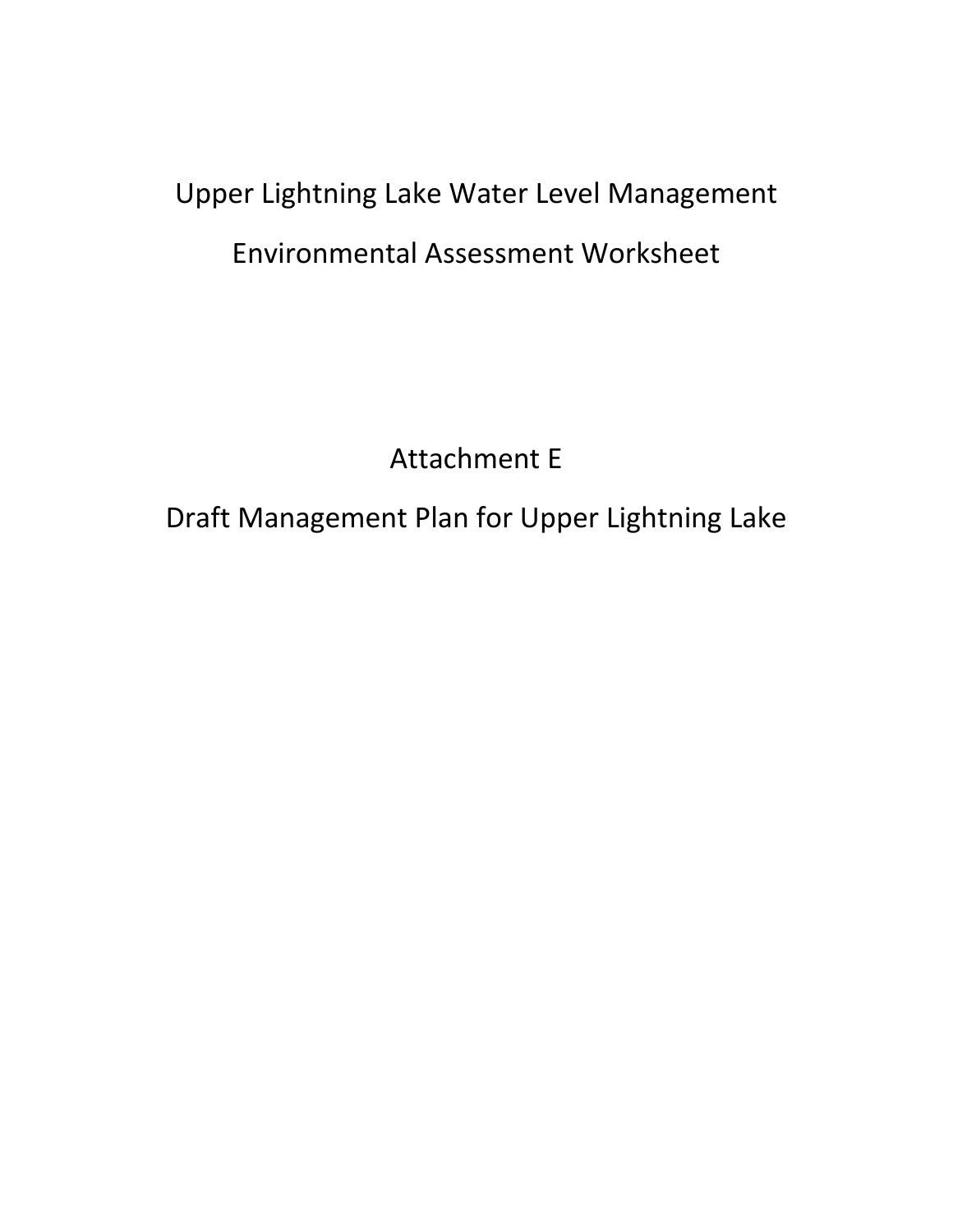#### DRAFT Management Plan for

#### **UPPER LIGHTNING LAKE, Otter Tail County**

DOW# 56095700 Department of Natural Resources Section of Wildlife March 2014

#### **Summary and Background Information**

Upper Lightning Lake is a 720-acre basin located in the Rabbit River watershed in southwest Otter Tail County. The US Fish and Wildlife Service (USFWS) own a 194-acre tract of land on the east side of the lake known as the Dahler Waterfowl Production Area. This tract includes approximately 1.0 miles of shoreline and provides carry in public access. Upper Lightning Lake was traditionally known as an excellent waterfowl migration, staging, and breeding area. Large concentrations of dabbling and diving ducks historically used the lake according to local residents and past game lake surveys. In addition, the lake provided breeding habitat for furbearers and other wetland wildlife species. Past game lake surveys indicate the lake supported an abundant and diverse aquatic plant community, including dense beds of sago pondweed and large stands of hardstem bulrush. Local residents and DNR wildlife staff noted a degradation of this basin in the mid 1980's. High water levels resulted in increasing numbers of undesirable fish, poor water quality and reduced abundance of emergent and submerged vegetation. Water level management and Wildlife Lake Designation were pursued in the early 1990's and in the mid- 2000's, however local landowner concerns with downstream channel conditions and flooding prevented the project from developing. Water levels have continued to increase in recent years resulting in more shoreline erosion and further degradation of wildlife habitat.

Downstream flooding concerns have been addressed in recent years with waterfowl habitat improvement projects on Denton Slough and another unnamed basin on the Kube-Swift Wildlife Management Area in Grant County. The downstream watercourse between Denton Slough and County Ditch #5 was cleaned to remove cattail and minor sediment deposition. A high velocity fish barrier was also installed where the downstream watercourse empties into County Ditch #5. A water control structure was constructed at the outlet of Denton Slough and the basin was dewatered in 2012. Water levels in this basin had been high for years and caused damage to roadways and encroached on a building site. The Section of Wildlife also attempted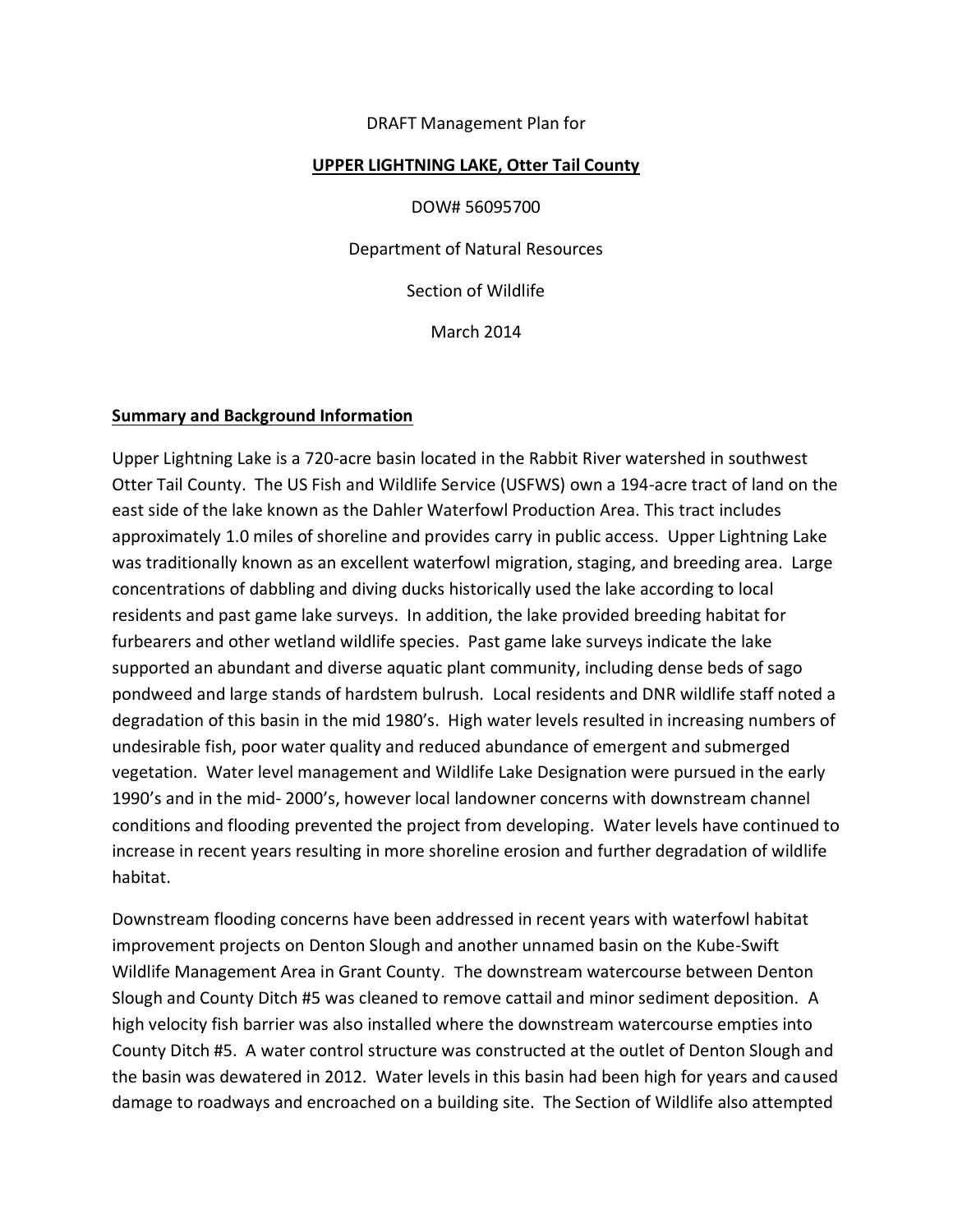to increase water flow through the wetland on the Kube-Swift WMA with compaction and mowing of cattail in the inlet and outlet channels.

Water level management on Upper Lightning Lake is now feasible without causing downstream flooding. The goal of managing water levels on Upper Lightning Lake is to increase the abundance and diversity of aquatic vegetation to enhance migratory waterfowl habitat and improve water quality. The proposed strategy to meet this goal includes lowering water levels down to the normal run-out elevation by cleaning the cattail and minor sediment deposition in the downstream watercourse between the outlet of Upper Lightning Lake and Denton Slough. In addition, a permanent pump and lift station will be constructed to allow the lake to be drawn down further to expose bottom sediments and enhance winter fish mortality.

## **General Information**

Upper Lightning Lake is located in the gently rolling terrain of the Big Stone Moraine Complex in southwest Otter Tail County. The basin is located approximately two miles east of the Herman Beach Ridge which was once the shoreline of glacial Lake Agassiz. This area is rich with publically owned wetlands and grasslands; including nine USFWS Waterfowl Production Areas totaling 2,338 acres, and four state-owned wildlife management areas totaling 748 acres, within a three mile radius of Upper Lightning Lake. There are also six other shallow lakes within this three mile radius. A four square mile area around Upper Lightning Lake was also a target area for increasing grassland on private lands as part of the Working Lands Initiative Project.

Minnesota Rule 6115.0220 requires that projects involving water level control structures "shall be consistent with water and related land management plans and programs of local and regional governments, provided such plans and programs are consistent with state plans and programs." The management objective to improve waterfowl habitat on Upper Lightning Lake is consistent with the DNR Shallow Lakes Program Plan and the DNR Long Range Duck Recovery Plan. Upper Lightning Lake is also a priority shallow lake as identified by Ducks Unlimited under their "Living Lakes Initiative". The goal to improve water quality in Upper Lightning Lake is consistent with the Otter Tail County Local Water Management Plan priority goal of "Otter Tail County will maintain or improve the quality of the surface waters within their boundaries".

## **Hydrologic Information**

Upper Lightning Lake is an alkaline, shallow basin in the upper reaches of the mostly agricultural Rabbit River watershed. It is a long, narrow basin spanning 3.3 miles north to south with a maximum width of 0.6 miles. The bottom topography is relatively complex (Figure 1). Maximum depth was 10.8 feet and mean depth was 8.5 feet in 2011. Upper Lightning Lake has a surface area of 720 acres and a direct catchment area of 9,600 acres which results in a watershed to basin ratio of 13.3 to 1.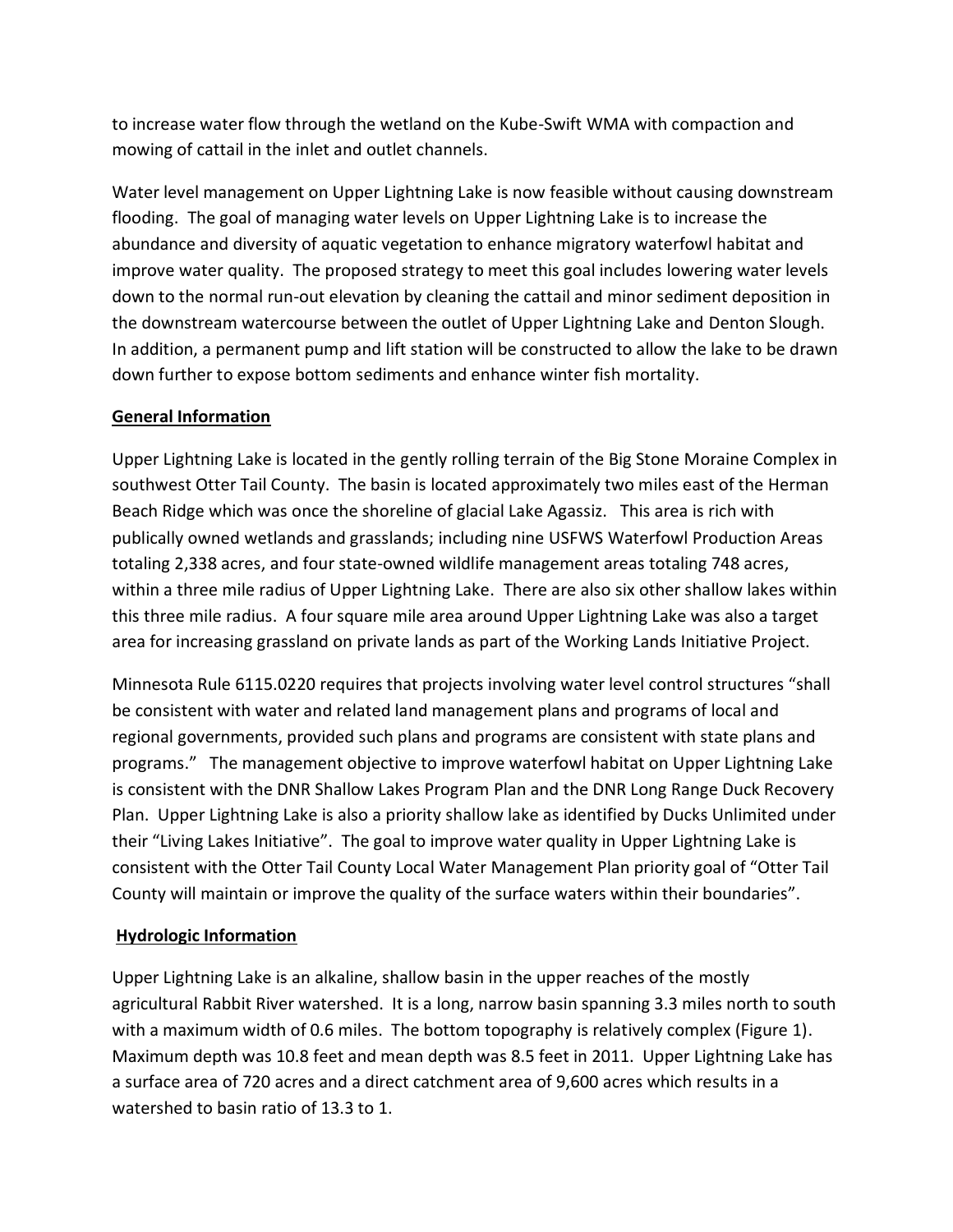A DNR Waters Hydrographic Survey was completed in 1987 at the request of the Section of Wildlife. The Ordinary High Watermark (OHW) was determined to be 1084.2 feet mean sea level<sup>1</sup>. The run-out elevation was also determined to be 1084.2 which was the bottom of the outlet channel just upstream from County Road 26. The surface water level was 1.5 feet higher than the OHW at the time of the survey. The surface water level in 2011 was approximately 5.0 feet above the OHW.

Upper Lightning Lake outlets through a protected watercourse on the far south end of the basin. The watercourse passes under County Road 26 through a 24-inch RCP culvert with an upstream invert elevation of 1083.30 feet. The watercourse flows south for 1.3 miles until it enters an unnamed wetland basin (26036100) on the Kube-Swift WMA. This stretch of the watercourse has become filled with narrow-leaf/hybrid cattail and minor sediment deposition. Water flows west out of the wetland basin for 0.5 miles until it enters Denton Slough (26030300) which is a Designated Wildlife Lake. Water levels can be managed on Denton Slough to improve wildlife habitat with a variable crest control structure located just downstream of the outlet. Water then flows south and southeast for about 2.0 miles until it turns west and flows through a high velocity fish barrier culvert under 300<sup>th</sup> Ave. and empties into Grant County Ditch #5. The ditch flows west for 4.0 miles into it enters an unnamed tributary of the Rabbit River, which flows north for about 2.0 miles until it enters the Rabbit River. This reach of the Rabbit River is listed on the 2008 303(d) Impaired Waters List for fish IBI, turbidity, and dissolved oxygen.

# **Present and Historical Conditions:**

## **Water Levels**

Upper Lightning Lake was reported to be dry during the drought years of the mid 1930's. Aerial photographs from 1938 suggest that portions of the lake were either pastured or cropped (Figure 2). The lake had a mean depth of 4.3 feet and a maximum depth of 5.8 feet during the initial game lake survey in 1954. Shoreline areas and shallow bays were reported to be dry during the short-term drought between summer of 1976 and spring of 1977. High water levels and deteriorating waterfowl habitat prompted a game lake survey in 1986 and a Division of Waters hydrographic survey in 1987. Mean depth was 5.25 and maximum depth was 7.5 feet in 1986. The ordinary high water level (OHWL) was determined to be 1084.19. The water level at the time was 1.5 feet above the OHWL. Water levels were even higher between 2002 and 2011. Maximum depth ranged from 8.5 to 10.8 feet and mean depth ranged from 6.4 to 8.5

 $\overline{a}$  $<sup>1</sup>$  All elevations are in NGVD 1988datum.</sup>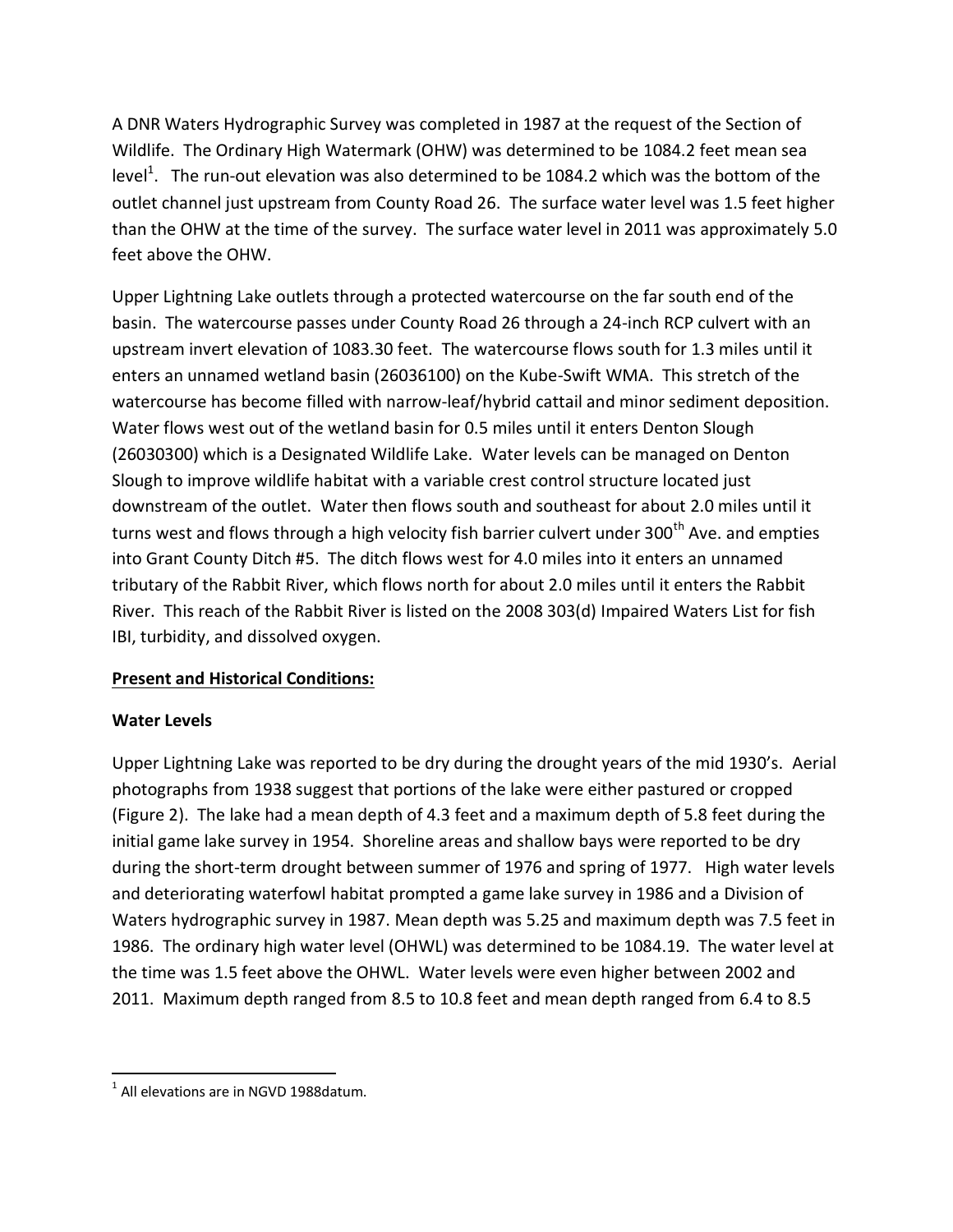feet. These high levels have resulted in severe bank erosion and loss of shoreline around the lake.

#### **Submerged Aquatic Vegetation**

A waterfowl and muskrat habitat survey completed in 1954 described a diverse submerged aquatic plant community. Nine species of submerged aquatic plants were found with sago pondweed and coontail rated as abundant. Submerged aquatic vegetation was found at all 40 sample sites. It was noted that water levels were too high for good aquatic plant growth and that abundance would increase when water levels returned to normal. Only four species of submerged aquatic plants were found during a game lake survey completed in 1986. Plants occurred at 78% of sample sites, however abundance was generally low.

Modern wildlife lake surveys were completed in 2002, 2005, 2008, and 2011. Submerged aquatic plants occurred at 11% of sample sites in 2002, 17% in 2005, 45% in 2008, and 17% in 2011. Submerged aquatic plant diversity ranged from three to seven species in those four surveys. The highest percent occurrence and species richness was found in 2008, following a suspected partial winterkill of the fish community.

#### **Emergent Vegetation**

Emergent vegetation was present at 20 of 40 (50%) sample sites in 1954 and covered an estimated 5% of the surface area of the lake. Hardstem bulrush was the most common species found at sample sites and a large stand of scattered bulrush was found on the north end of the lake. There were eight other species of emergent vegetation found at sample locations and an additional fourteen species were recorded as being present on the lake.

Most of the emergent vegetation was gone by the 1986 game lake survey, likely due to extended periods of high water. Emergent vegetation was not present at any sample sites in 1986, however scattered stands of hardstem bulrush and cattail were observed. Wildlife lake surveys completed between 2002 and 2011 also documented a few scattered areas of bulrush and cattail, but no emergent vegetation at sample locations.

#### **Waterfowl Use**

Early surveys support local reports that large numbers of ducks used Upper Lightning Lake for migration, staging, and breeding. The 1954 survey reported over 800 adult ducks and 7 broods of ducklings. That report also mentioned a count from July of 1951 which included 14 broods totaling 109 ducklings. Species composition of the broods was described as split equally between divers and puddle ducks in 1951. Waterfowl observed during the game lake survey in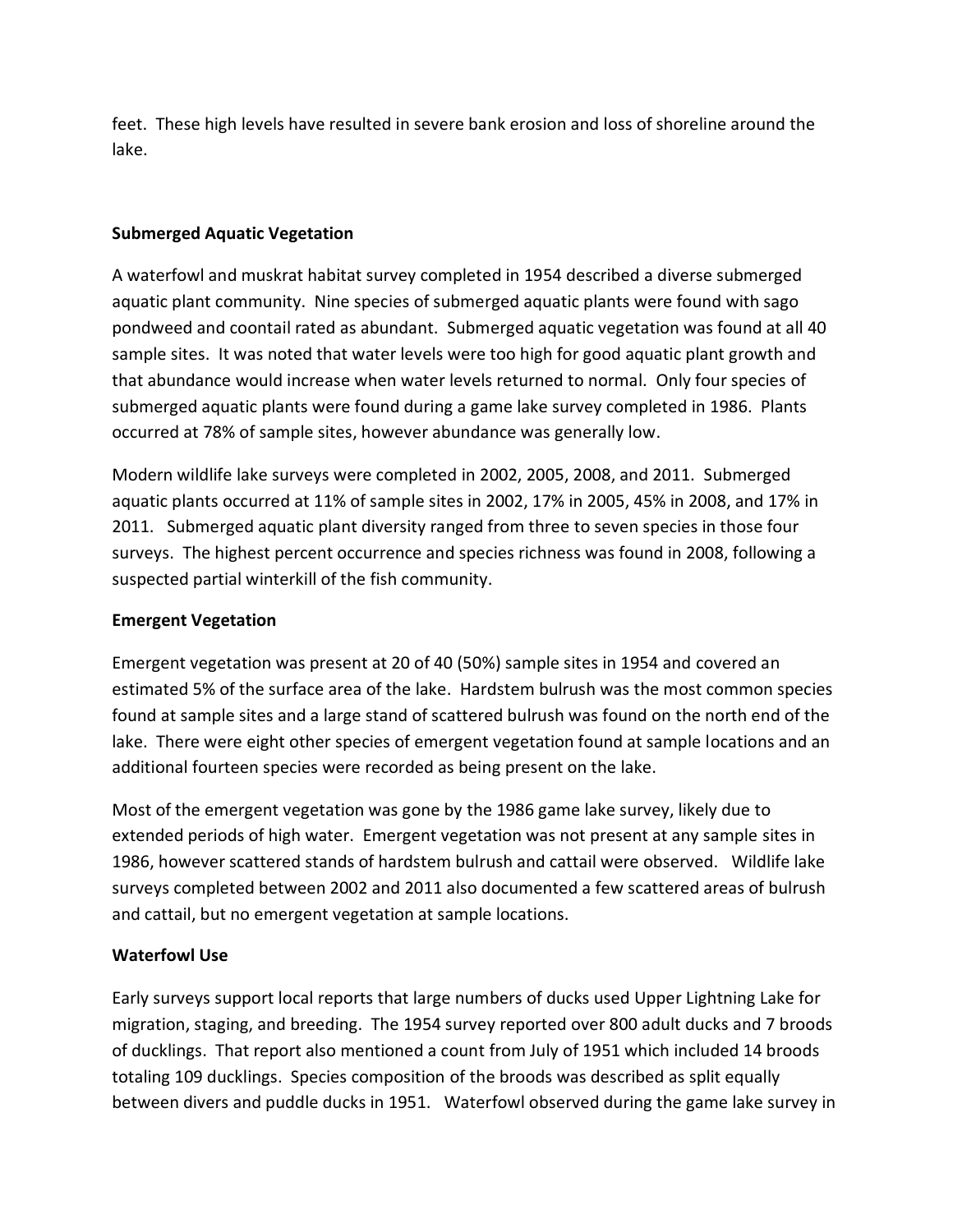August of 1986 included blue-wing teal (777), mallards (251), wood ducks (22), green-wing teal (17), ruddy ducks (8), redheads (3), pintails (2) and bufflehead (1). There were also 4 broods of ducklings observed.

Waterfowl observed during recent wildlife lake surveys included limited numbers of mallards, blue-wing teal and Canada Geese. Wood duck numbers have been highly variable, ranging from none observed in 2002 to over 1,100 observed in 2005. Aerial waterfowl surveys are conducted on Upper Lightning Lake during the fall migration season. Despite the decline in habitat condition over the past thirty years, the lake still attracts some migrating waterfowl. Several hundred mallards and Canada geese are frequently counted and divers, including scaup and canvasbacks, also use the lake frequently. The mallards and geese staging on the lake are likely feeding in nearby corn fields.

#### **Management Objective:**

Improve waterfowl habitat and water quality by restoring water levels to the normal run-out elevation, encouraging the growth of emergent and submerged aquatic vegetation, and reducing the abundance of undesirable fish.

#### **Proposed Management Actions to Achieve Objectives:**

# **Action 1 –Clean out the downstream channel between Upper Lightning Lake and Denton Slough to maintain water levels near the original outlet elevation.**

Water levels have exceeded the run-out elevation of Upper Lightning Lake for many years. Constant high water levels have resulted in a significant reduction in submerged and emergent vegetation, increased resident fish populations, and severe bank erosion around the basin. Aerial photos reveal that the downstream watercourse has become filled with narrowleaf/hybrid cattail over the past twenty-five years. These species of cattail tend to form denser stands and have a greater root mass than the broad-leaf species that was common to the prairie pothole region prior to the 1960's. The greater density and root mass of narrow-leaf \hybrid cattail can impede water flow through ditches and natural watercourses. Topographic surveys have also shown some minor sediment deposition within the downstream channel. Above average precipitation over the past two decades has also contributed to high water levels on Upper Lightning Lake. Annual precipitation in Otter Tail County averaged 27.40 inches\year between 2000 and 2010 and 25.31 inches\year between 1990 and 1999, compared to a historical average of 23.32 inches. The recent drawdown on downstream Denton Slough, with little effect on Upper Lightning Lake water levels, has clearly demonstrated that vegetation and silt build up in the protected watercourse is restricting water flow out of the basin.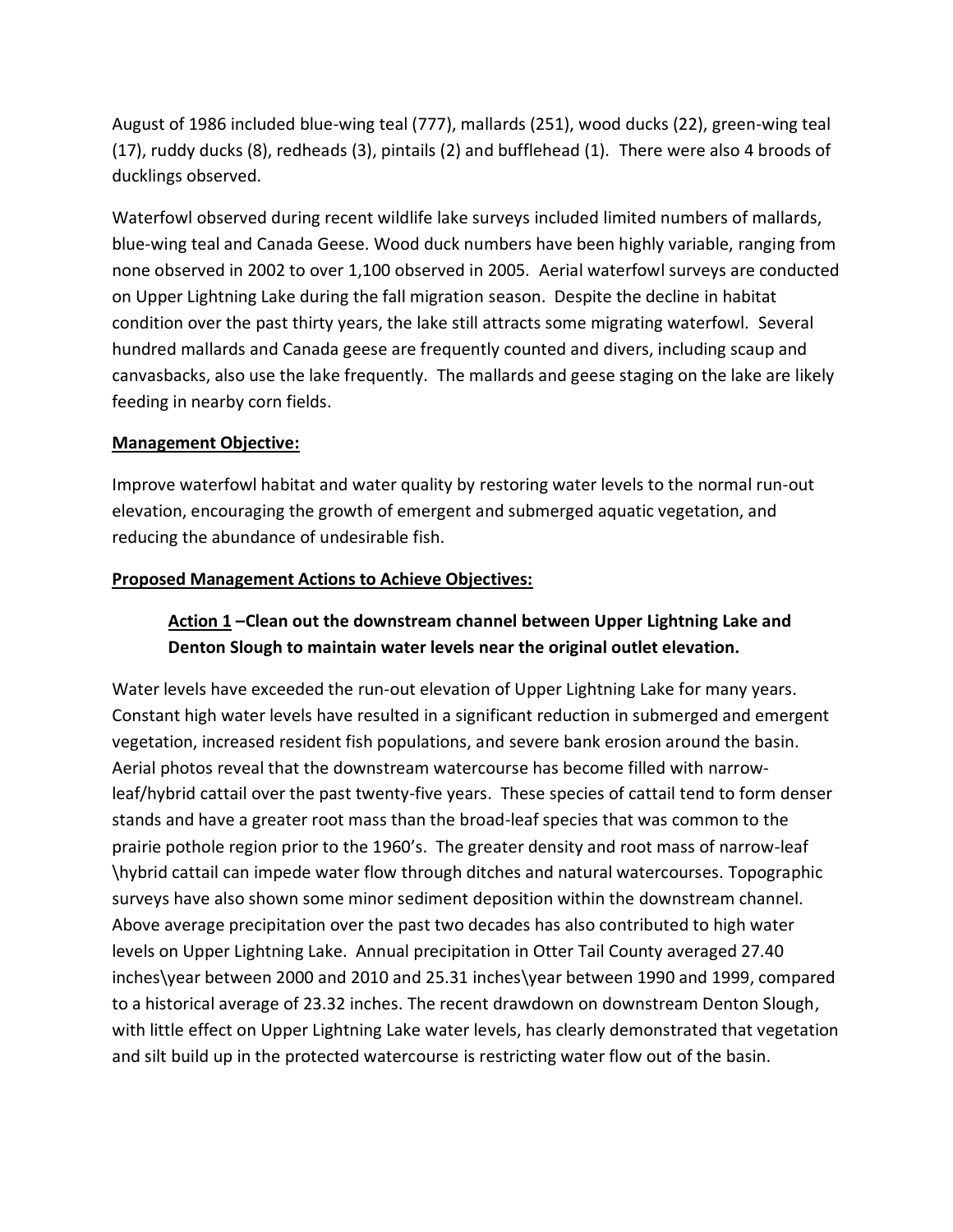The channel cleanout will consist of clearing a 6 to 8 -foot wide channel of cattail and sediment down to the original grade. The cleanout will extend approximately 7,200 feet downstream from County Road 26 to the open water on the Swift WMA. An additional 3,500 feet will be cleaned out from the open water on the Swift WMA downstream to Denton Slough. This work will require a Public Waters Permit from the Division of Ecological and Water Resources. Spoil will be hauled offsite or spread on adjacent upland areas.

## **Desired Outcomes – Action 1**

Lower water levels should result in some improvement to waterfowl habitat by increasing the fringe of emergent vegetation around the shoreline. Lower water levels will also reduce the severe bank erosion and sloughing that is occurring, as well as provide some relief to private property owners impacted by high water levels. Specific, measurable goals from which to measure management effectiveness include:

- A. A measurable Increase in coverage and thickness of emergent vegetation fringe around the shoreline.
- B. Stabilization and re-vegetation of steep eroding banks.
- C. A reduction in flood damage to private property around the basin.

# **Action 2 – Implement a temporary drawdown following the installation of a pump and lift station on the outlet channel.**

Temporary drawdowns on shallow lake basins enhance the abundance and diversity of aquatic vegetation. Bottom sediments hold a large, viable seed bank from the aquatic plants that the lake has supported in the past. The life history of most species of emergent aquatic vegetation requires a period of drying before seeds will germinate. Bottom sediments are consolidated and organic material is broken down during a drawdown, which can provide a more suitable substrate for a greater diversity of submerged aquatic plants. A temporary drawdown may also reduce or eliminate the existing undesirable fish community. Increased abundance of submerged aquatic plants and a reduction in fish abundance should also increase aquatic invertebrate abundance. An abundant and diverse aquatic plant community and increased numbers of invertebrates would provide quality habitat for migrating and breeding waterfowl.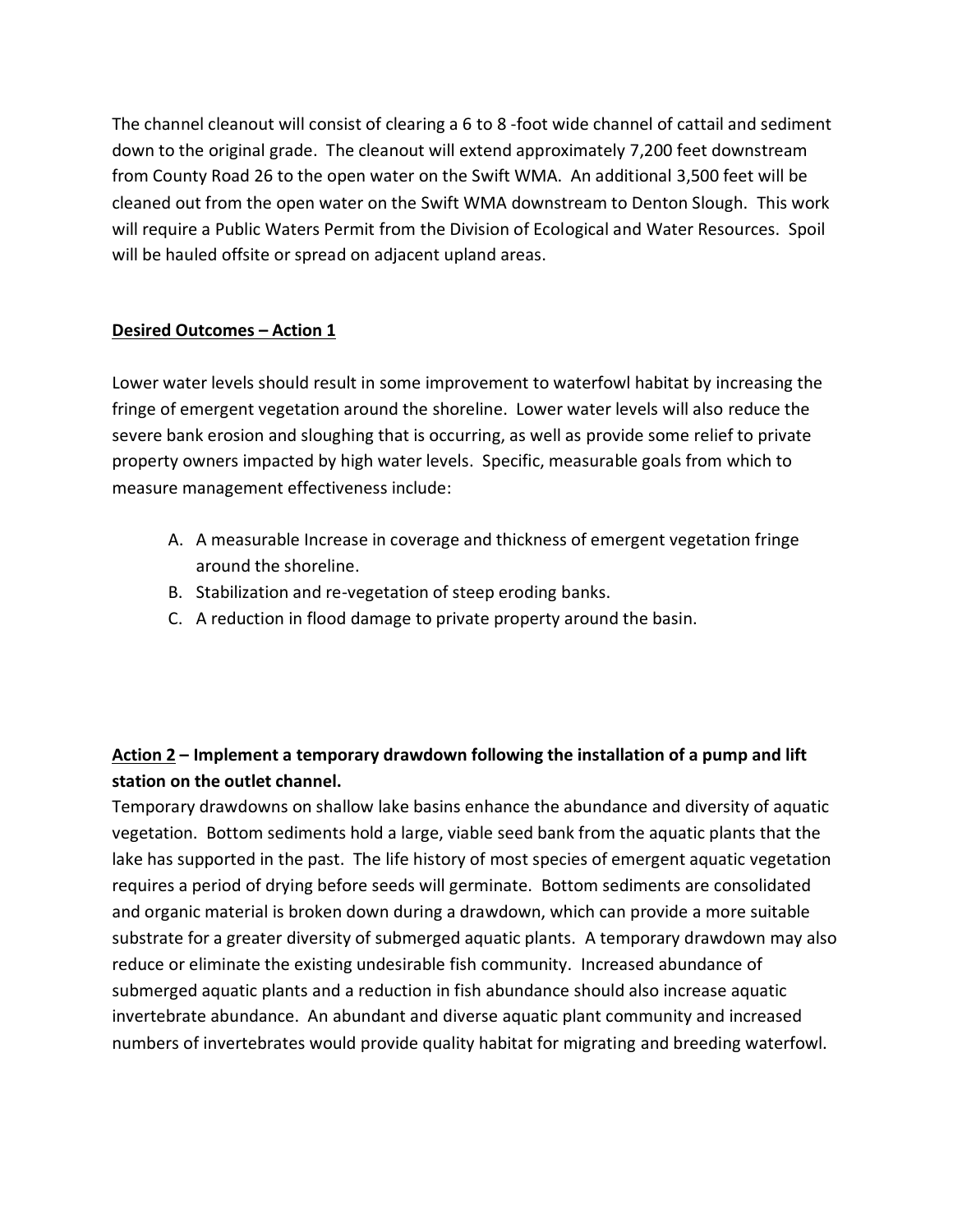A typical drawdown would begin in the late summer/early fall when surface runoff and downstream water levels are relatively low during normal precipitation patterns. The drawdown would continue during winter months to maximize the potential for winterkill of the existing fish community. The lake would remain in drawdown for the following growing season to allow for consolidation of bottom sediments and the establishment of emergent vegetation. The basin would be allowed to start refilling during the fall. Drawdowns could not occur for longer than two years as limited in Minnesota Rule (6115.0271, part C, item 4). Upper Lightning Lake will be maintained at a normal full pool elevation of 1084.19. Wildlife Lake Designation under M.S. 97A.101 is required to give the DNR Section of Wildlife the authority to control water levels as described in this management plan. See attachment for statutory language.

This drawdown plan would avoid pumping during the spring when downstream water levels are likely to be at their highest. The lake would not be drawn down during periods when the area is experiencing flooding or high water. DOW permits do not allow drawdowns to have adverse effects on downstream flooding and erosion (limitation in Minnesota Rule, Chapter 6115). Drawdowns will also be coordinated with water level management on Denton Slough to provide additional downstream storage capacity. Pumps will be operated in a manner so that discharge does not exceed 25 cfs through the water control structure on Denton Slough. In addition, pumping will be controlled or stopped when the height of water in the watercourse exceeds 24 inches above the invert of the 3 ft. by 6 ft. box culvert at the private crossing upstream of the Swift WMA. These thresholds can be revised if it is determined that downstream culverts and channel can accept more flow without causing flooding or erosion.

#### **Water Control Structure and Lift Station**

The outlet of Upper Lightning Lake must be modified to allow for a temporary drawdown. The DNR Section of Wildlife, in cooperation with Ducks Unlimited, has completed a feasibility and design study that explored options to manage water levels on the basin. The DNR has chosen to pursue a pump and lift station system, which would minimize the need for significant deepening of the downstream channel. The pump system would consist of submersible nonclog pump housed in a pre-cast concrete manhole located adjacent to the outlet channel. The pump will discharge directly into a precast concrete box with a 3-foot wide stoplog bay fitted on the upstream end of the existing 24-inch RCP culvert under County Road 26.

The channel between the lake and the new pump station will need to be cleaned and deepened to allow for pumping water levels down to the desired elevation of 1079.0. The channel will have a 6 foot wide bottom and 2:1 side slopes. This channel improvement will extend approximately 1,700 feet upstream from the pump station to the lake. Excavation into the lake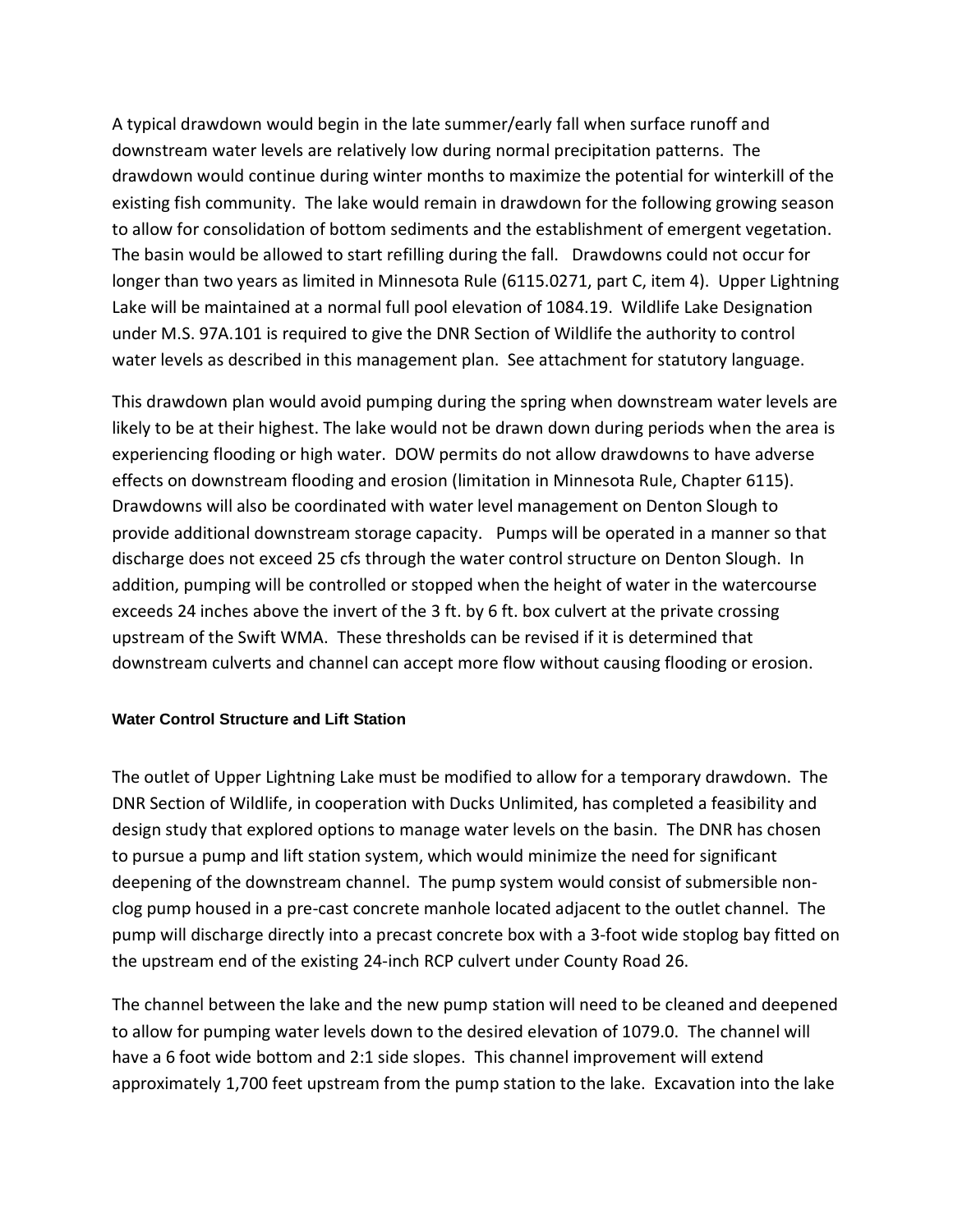bed will extend another 1,150 feet to reach an elevation of 1079.0. A perpetual easement has been secured on the private land proposed for the location of the pump station and channel work upstream to the lake.

The work described in this section will be completed under the General Waters Permit 2011- 0616 for wildlife management purposes on designated wildlife lakes. The Section of Wildlife will also get approval from the U.S. Army Corps of Engineers for the work described above. The extent of the proposed excavation in the public watercourse described in Actions 1 and 2 will also require the preparation of an Environmental Assessment Worksheet by the Department of Natural Resources. The Section of Wildlife will determine and mitigate for any wetland loss under the Wetland Conservation Act through this formal environmental review process.

## **Management Thresholds - Action 2**

Prior to and following all drawdowns, the Section of Wildlife will monitor water clarity, plant abundance, and selected water quality parameters. The frequency of drawdowns would be based on the existing habitat conditions of the lake. Attempts to drawdown the lake will be considered when at least two of the following criteria are met.

- A. Average summer Secchi disk depths are less than 2.0 feet for two consecutive years.
- B. Emergent vegetation covers less than 5% of the total surface acreage of the lake. .
- C. Submerged plant species occur at less than 40% of established sample points.
- D. Submerged plant species richness < than 3.

## **Desired Outcomes – Action 2**

Temporary drawdowns are expected to shift Upper Lightning Lake from a turbid, phytoplankton-dominated state to a clear-water, macrophyte-dominated state. Drawdowns are also expected to increase the coverage of desirable emergent vegetation, which requires bare moist soil for germination. Specific, measurable goals from which to measure management effectiveness include:

- A. Average summer Secchi disk transparency > 3.0 feet.
- B. Submerged plant species richness > 4.
- C. Submerged plant occurrence at 70% of established sample points.
- D. Emergent vegetation coverage of at least 10% of the surface area of the lake.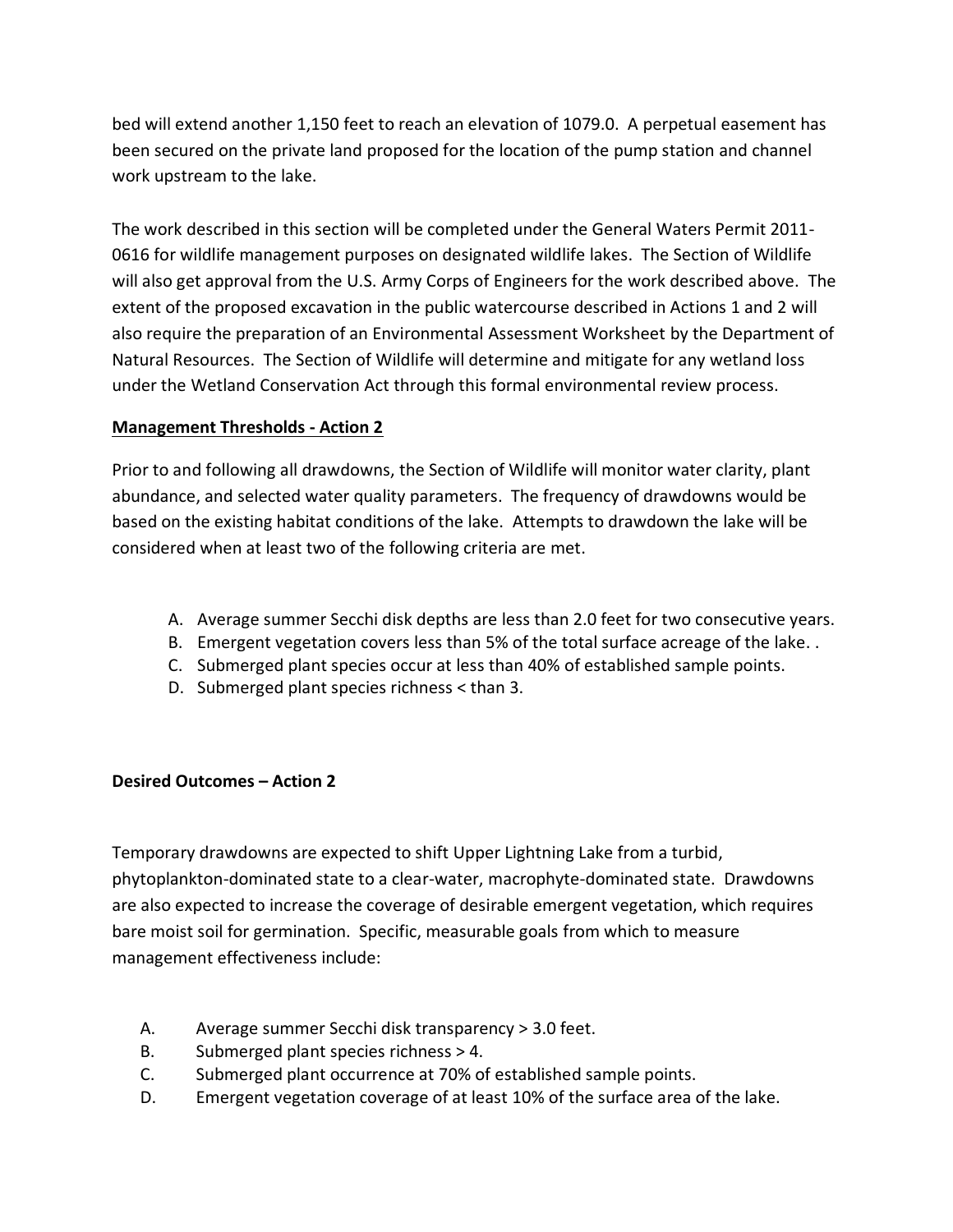## **Management Plan Revisions**

.

The management plan will be revisited every 10 years to assess effectiveness and determine if changes or updates need to be made. Landowners would be included in the revision process through notification by letter.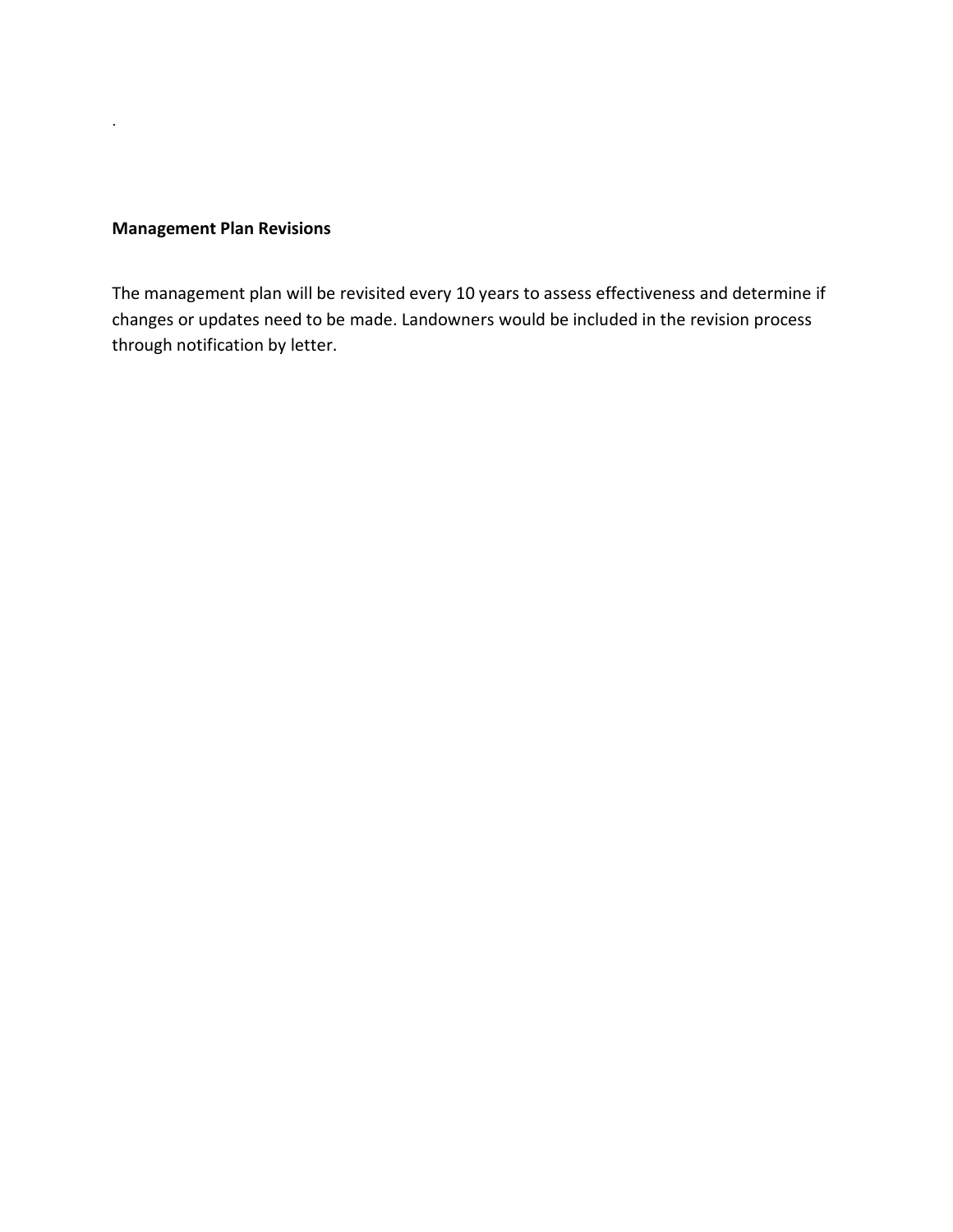

Figure 1. Bottom contours of Upper Lightning Lake.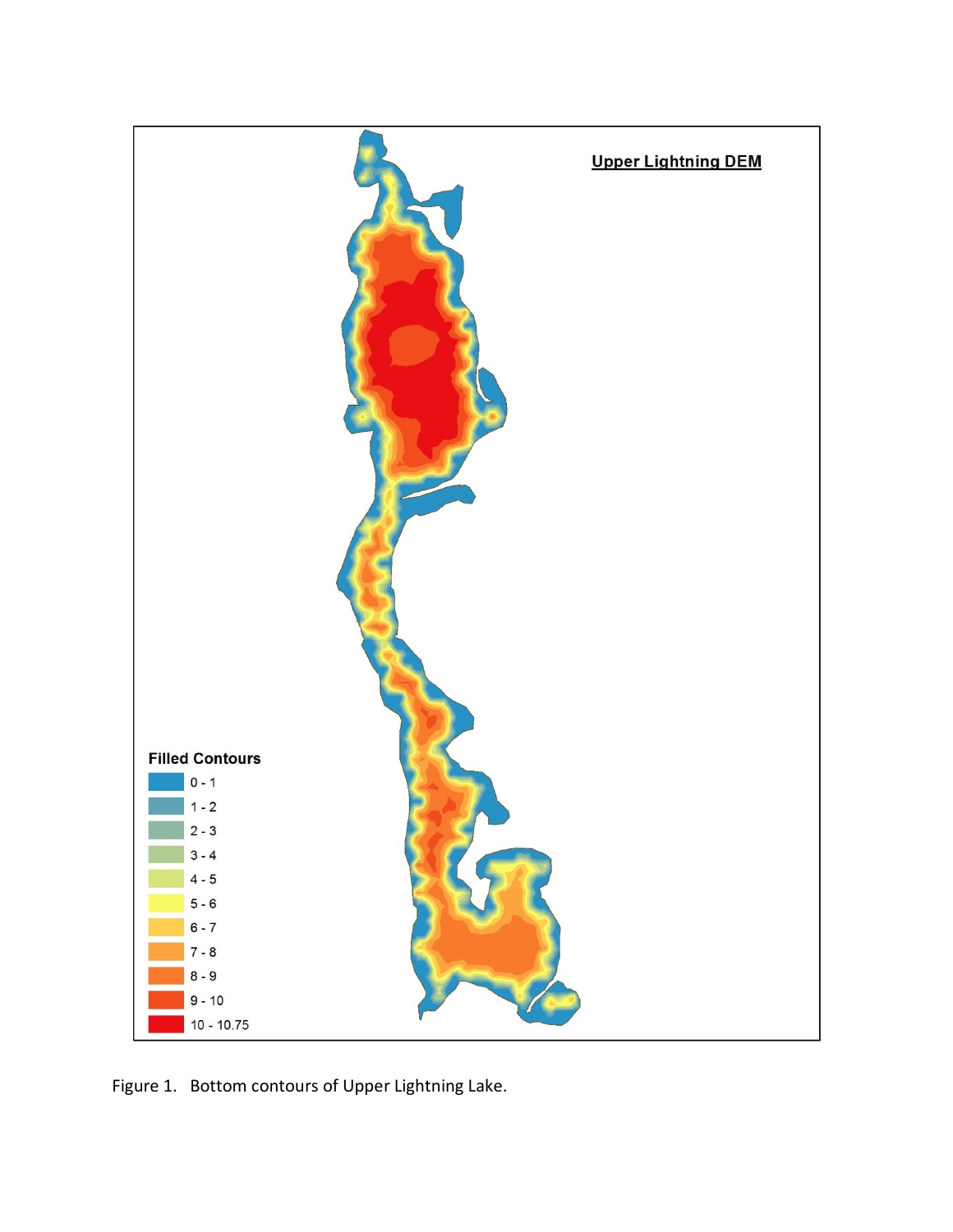

Figure 2. Lower portion of Upper Lightning Lake in 1938.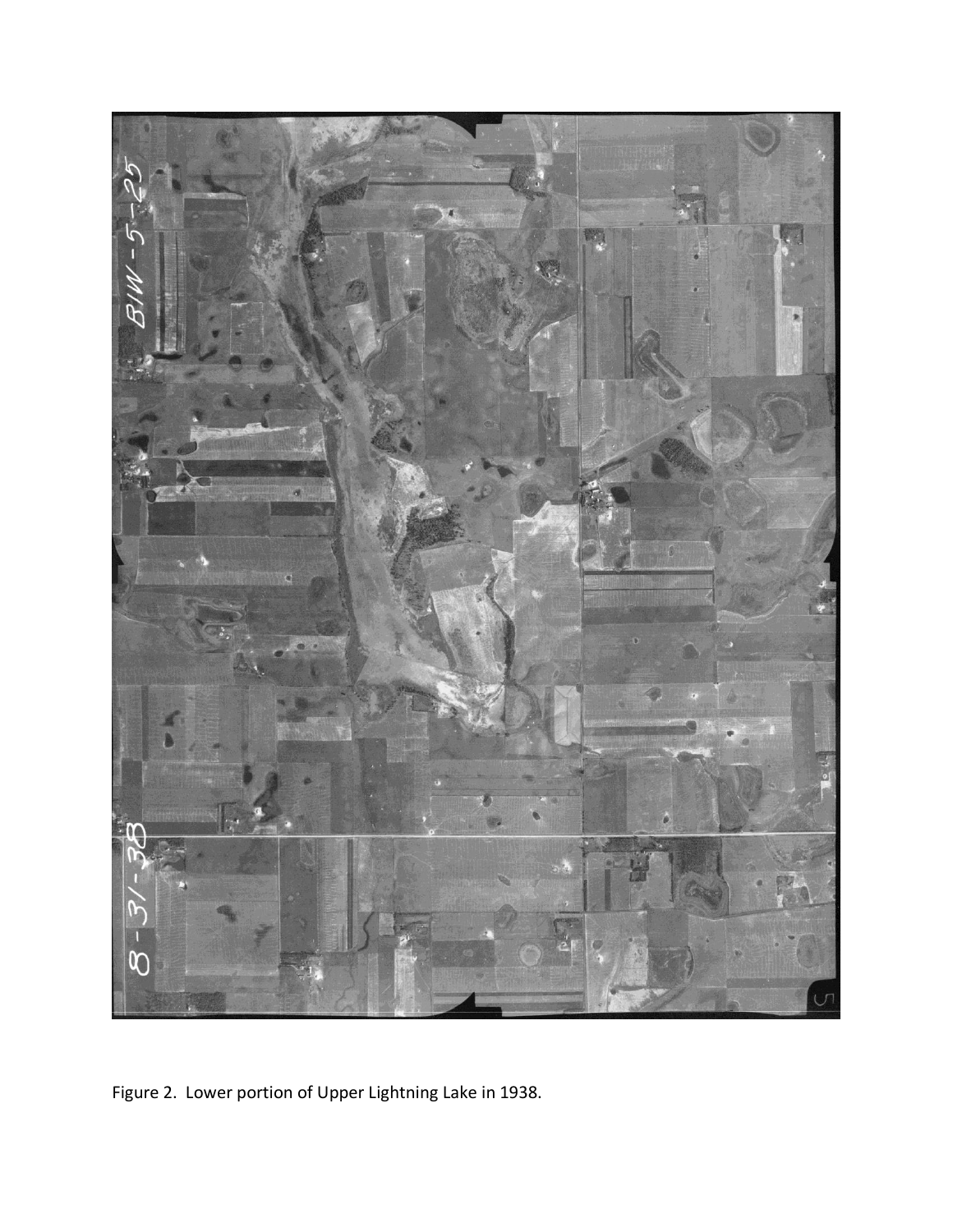

Figure 3. Downstream channel work.